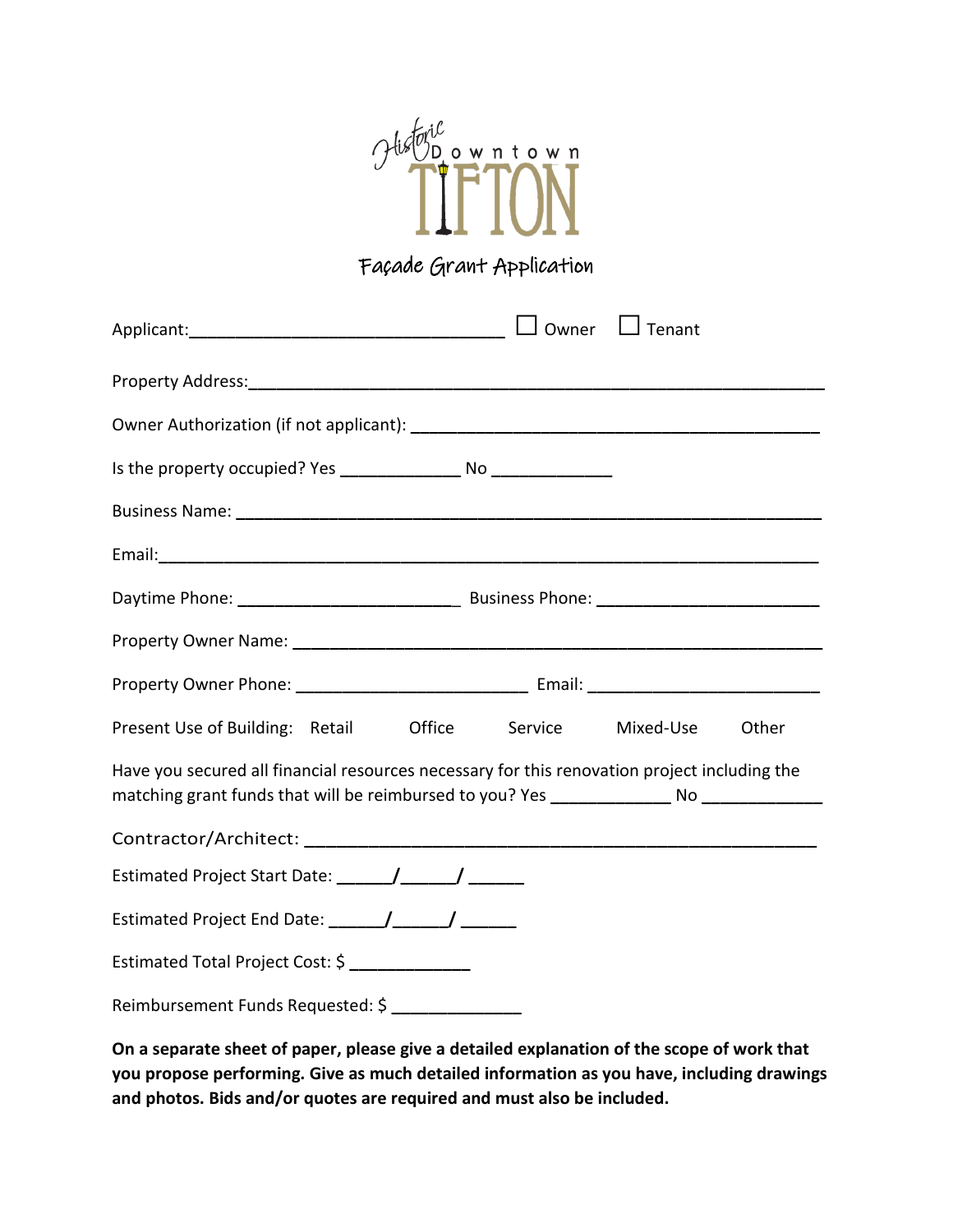By executing this application, I agree to be bound by the rules, regulations, resolutions, and conditions imposed by the Downtown Development Authority of the City of Tifton (the "DDA''). Without limitation, the DDA may, at its sole discretion, deny funding of any application or project. I understand that the requested grant, if approved, will be made in consideration of my carrying out the Project described above so as to revitalize and redevelop the central business district of the City of Tifton (the "City"). I further understand that any variance in the project submitted will cause my application to be rejected without consideration for reimbursement.

I hereby agree to these provisions.

Signature: \_\_\_\_\_\_\_\_\_\_\_\_\_\_\_\_\_\_\_\_\_\_\_\_\_\_\_\_\_\_\_\_\_\_\_\_\_\_\_\_\_ Date:\_\_\_\_\_\_\_\_\_\_\_\_\_\_\_\_\_\_\_

Please submit applications to: Tifton Downtown Development Authority 504 South Main Street Tifton, Georgia 31794 229-391-3966

| For DDA office staff purpose only:                                               |  |  |
|----------------------------------------------------------------------------------|--|--|
| Date Approved: ________________________                                          |  |  |
| Completion Date: _______________________                                         |  |  |
| MAJOR or MINOR Improvements Project: ______________________                      |  |  |
| DDA Review of Project Completion Date: ________________________                  |  |  |
|                                                                                  |  |  |
| City of Tifton Building/Construction permit obtained: __________________________ |  |  |
|                                                                                  |  |  |
| Project approved by Historical Preservation Committee: _________________________ |  |  |
|                                                                                  |  |  |
|                                                                                  |  |  |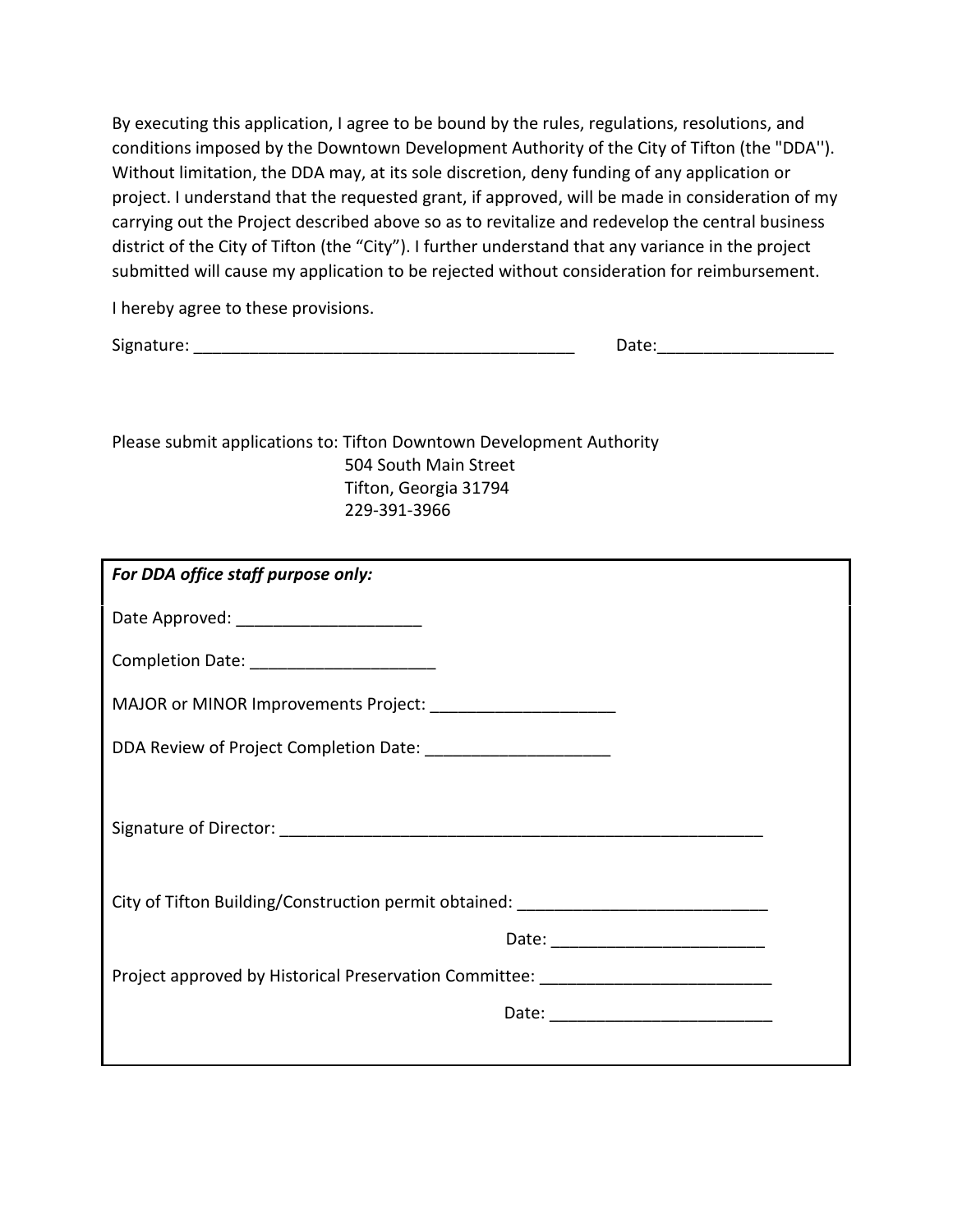# **DOWNTOWN DEVELOPMENT AUTHORITY OF THE CITY OF TIFTON**

## **Façade Grant Program**

The Downtown Development Authority of The City of Tifton and the Tifton Main Street Program exist to promote sustainable economic development within the historic central business district of Tifton, Georgia (the "City"). In consideration of qualified economic development projects that commit to investing significant capital in physical improvements to existing buildings and that create or retain jobs in the Main Street district and to revitalize and redevelop the central business district of the City, the DDA is prepared to provide monetary incentives to offset a portion of the cost of exterior building façade renovations including the rear façade.

Grant funding will be allocated to building rehabilitation/ renovation projects in the form of a 50/50 matching grant to business and property owners with a maximum grant funding request not to exceed \$5,000. For example, if an applicant is approved for the program and undertakes \$3,000 of improvements, the amount of assistance made available would be for \$1,500. If they undertake \$11,000 in improvements, the maximum amount of assistance would be \$5,000. Applicants must propose a project in an amount not lower than \$1,000 per project.

#### **Eligibility**

1. The property must be within the Downtown Development Authority's boundaries.

2. Buildings must be at least 50-years-old.

3. Applicants must not be delinquent on payments of any the local taxes, fees, or fines at the time of application.

4. Priority will be given to front facade renovations designed to increase pedestrian activity and the use of traditional downtown storefronts.

5. Grant funds are made available for eligible improvements to business facades that are easily visible and in public right-of-ways, such as those that face a public street or a public parking area.

6. Eligible participants include, but are not limited to: commercial and mixed-use property owners and business owners. Single family homes are not eligible to participate in this program.

7. No grants will be awarded for work that has already been done or for work that is covered by insurance.

8. Proposed work must be in compliance with all applicable local zoning, life safety, building codes, and Tifton Historical Preservation ordinances.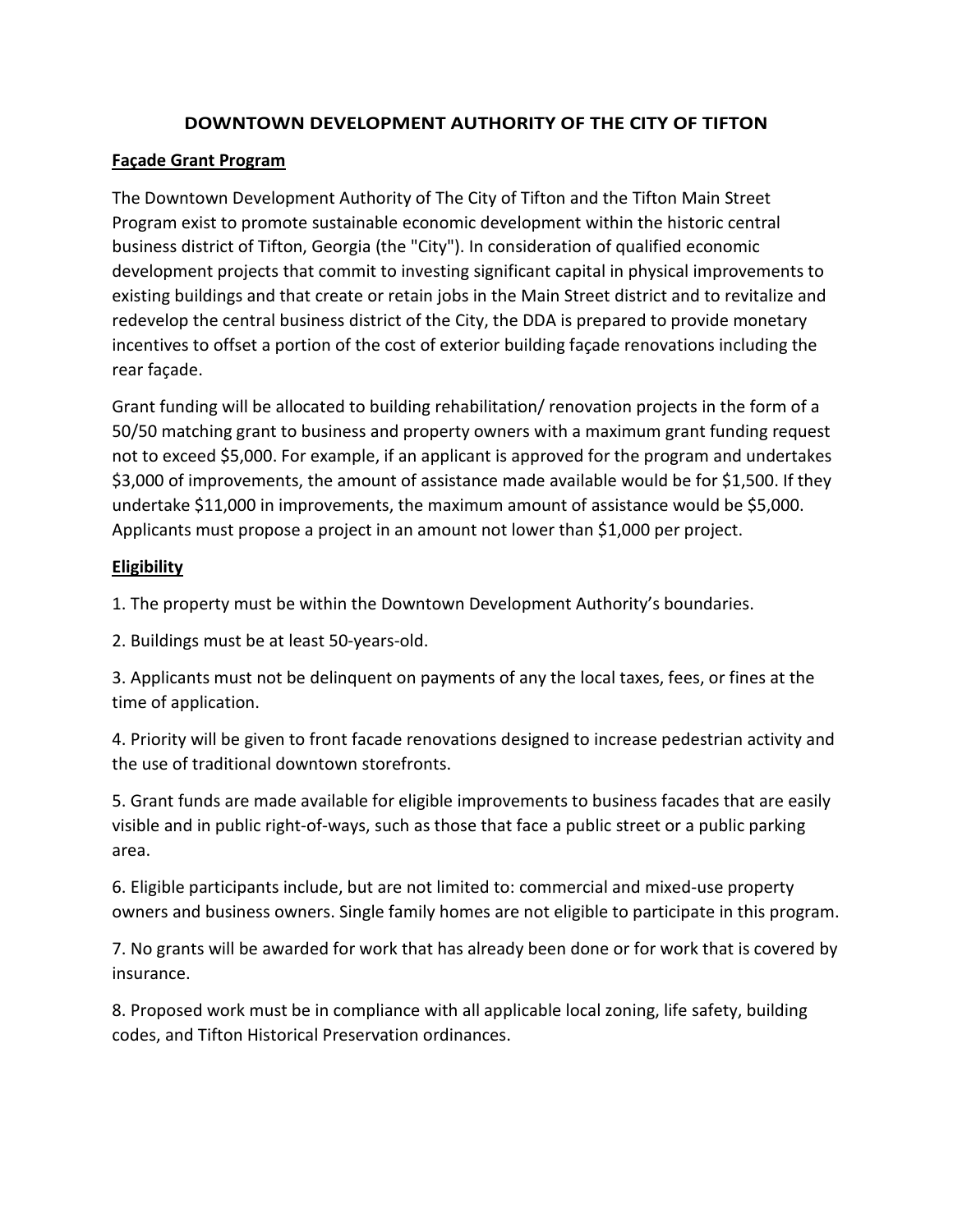## 9. Eligible work includes:

- Exterior painting colors must be approved by the DDA Design Committee
- Exterior lighting and lighting fixtures
- Canopies and awnings colors must be approved by the DDA Design Committee
- Masonry cleaning (only by the gentlest means possible)
- Exterior walls/materials replacement/uncovering of architectural features
- Structural stabilization replacement of non-historic storefronts/buildings (demolition)
- Only signs with historical significance wanting to be restored will be considered.
- Window and door replacements that, in the judgments of the authority, are of historical significance. This excludes windows and doors which need to be replaced due to failure to conduct routine maintenance.

Ineligible work includes but is not limited to:

- Improvements in progress or completed prior to preliminary approval
- Routine maintenance that is not part of an eligible façade improvement project
- Billboards and Multiple Message Signs (LED Signage)
- Roofing
- Mechanicals and HVAC systems
- Interior work
- New construction
- Pylon, temporary, or roof signs
- Interior window displays
- Security systems (including metal roll down gates)
- Trash and mechanical enclosures
- Fencing or landscaping
- Parking areas or bike parking
- Tinting or any mechanism that inhibits visibility through windows
- Improvement to a building interior or side not visible from the main street
- Any other project not deemed eligible by the DDA Design Committee

10. Grant requests must be made via forms provided by the DDA at least two weeks prior to the next regular monthly scheduled DDA meeting, at which time applicants must present the project in person. Building tenants must have the property owner's written permission to apply.

11. Projects are reviewed on a first-come, first-serve basis. Funding levels for this program are determined by the DDA from time to time in its sole discretion. Once funding is exhausted, applicants must wait until the next fiscal year, unless the DDA elects to allocate additional funds to the program.